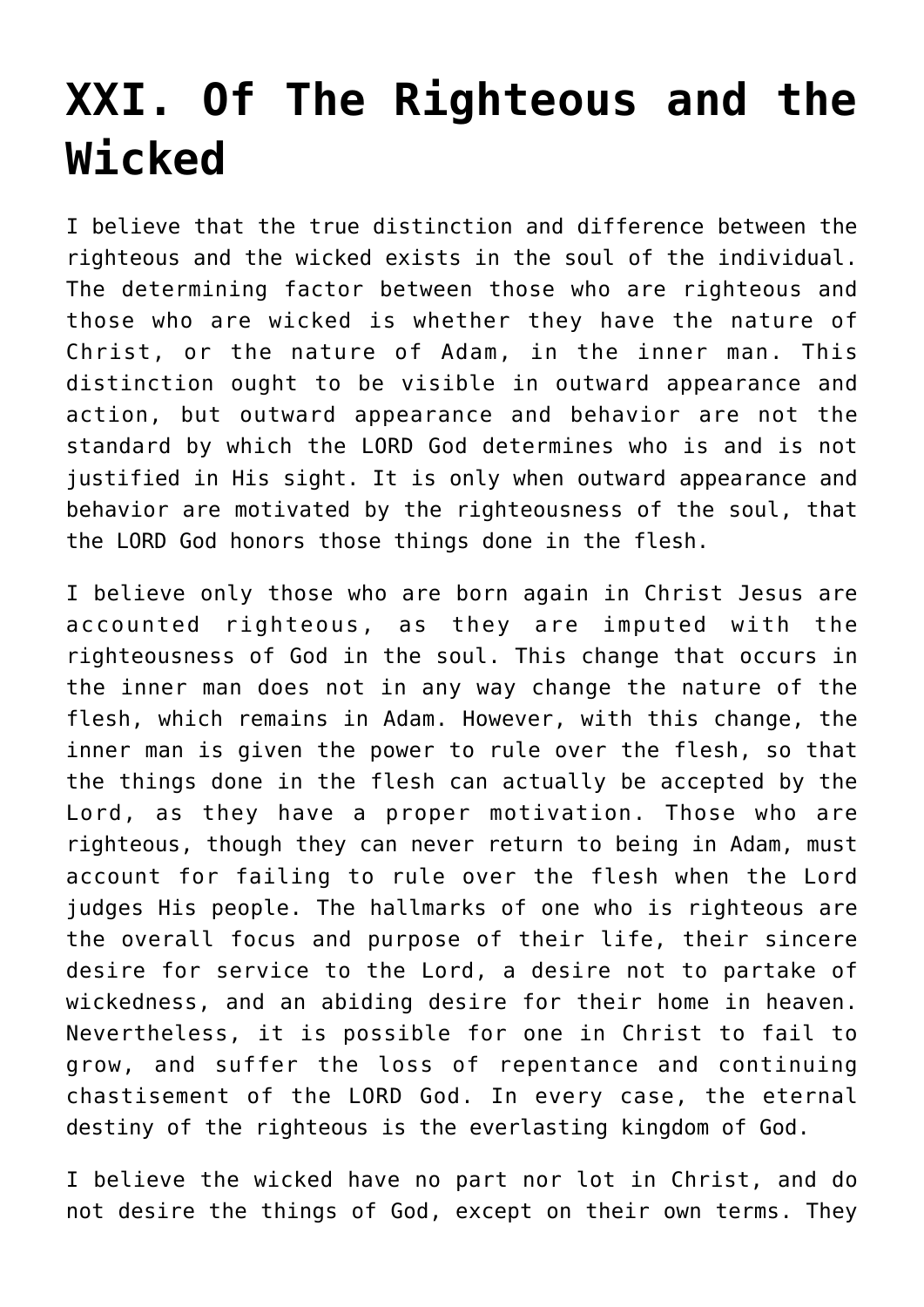are in Adam both in the soul and in the flesh. As such, they desire the things of this world and the honor of men rather than of God. Since they remain in Adam, their hearts are deceitful and desperately wicked, so that they choose to make their works equal to the righteousness of God. In so doing, they have cleansed the outside of the cup, but refuse to submit to the gospel so that the inside of the cup may be made clean, thus avoiding the true righteousness that comes from being born again in Christ Jesus. Due to this, the wicked can appear to be anything from a minister of righteousness, to the most utterly vile creature, totally devoid of any redeeming quality. Though righteousness is attained only through obedience to the gospel of Christ, we are born with the nature of wickedness, and will remain with that nature without having to take any other action. Thus, the wicked will remain wicked unless they choose to repent and believe the gospel. Therefore, the everlasting destiny of the wicked is eternal torment both in the flesh and soul in the Lake of Fire for disobedience to the commandment of God.

## **References:**

*Mark 7:18-23; Romans 4:1-8; Romans 5:17-21; Matthew 5:20; I Samuel 16:6-7; Matthew 7:13-14; John 7:21-24; Romans 8:1-9; Romans 6:8-14; I Corinthians 9:24-27; James 2:14-18; Romans 1:16-17; Romans 7:14-25; Ephesians 5:3-7; Galatians 5:19-25; II Peter 1:5-9; Hebrews 12:4-9; II Peter 2:4-10; Psalm 10:2-11; Psalm 36:1-4; Proverbs 5:1-6; II Thessalonians 2:7-12; Romans 2:3-11; Romans 1:18-32; Matthew 23:25-28; II Corinthians 11:12-15; Jeremiah 17:9-10; Romans 10:1-4; Jude 10-15.*

## **Scriptures:**

And he saith unto them, Are ye so without understanding also? Do ye not perceive, that whatsoever thing from without entereth into the man, *it* cannot defile him; Because it entereth not into his heart, but into the belly, and goeth out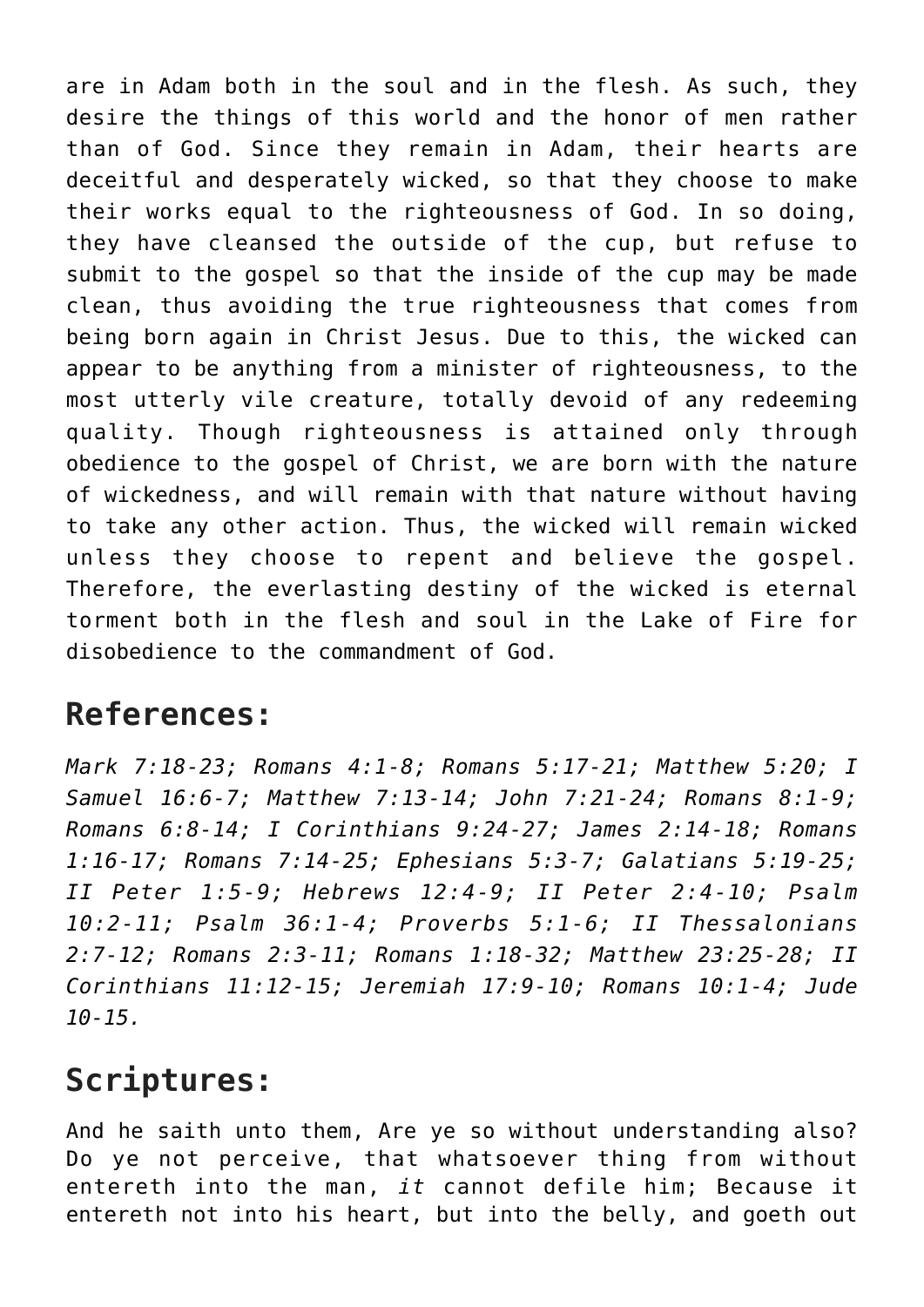into the draught, purging all meats? And he said, That which cometh out of the man, that defileth the man. For from within, out of the heart of men, proceed evil thoughts, adulteries, fornications, murders, Thefts, covetousness, wickedness, deceit, lasciviousness, an evil eye, blasphemy, pride, foolishness: All these evil things come from within, and defile the man. *(Mark 7:18-23)*

What shall we say then that Abraham our father, as pertaining to the flesh, hath found? For if Abraham were justified by works, he hath *whereof* to glory; but not before God. For what saith the scripture? Abraham believed God, and it was counted unto him for righteousness. Now to him that worketh is the reward not reckoned of grace, but of debt. But to him that worketh not, but believeth on him that justifieth the ungodly, his faith is counted for righteousness. Even as David also describeth the blessedness of the man, unto whom God imputeth righteousness without works, *Saying*, Blessed *are* they whose iniquities are forgiven, and whose sins are covered. Blessed *is* the man to whom the Lord will not impute sin. *(Romans 4:1-8)*

For if by one man's offence death reigned by one; much more they which receive abundance of grace and of the gift of righteousness shall reign in life by one, Jesus Christ.) Therefore as by the offence of one *judgment came* upon all men to condemnation; even so by the righteousness of one *the free gift came* upon all men unto justification of life. For as by one man's disobedience many were made sinners, so by the obedience of one shall many be made righteous. Moreover the law entered, that the offence might abound. But where sin abounded, grace did much more abound: That as sin hath reigned unto death, even so might grace reign through righteousness unto eternal life by Jesus Christ our Lord. *(Romans 5:17-21)*

For I say unto you, That except your righteousness shall exceed *the righteousness* of the scribes and Pharisees, ye shall in no case enter into the kingdom of heaven. *(Matthew 5:20)*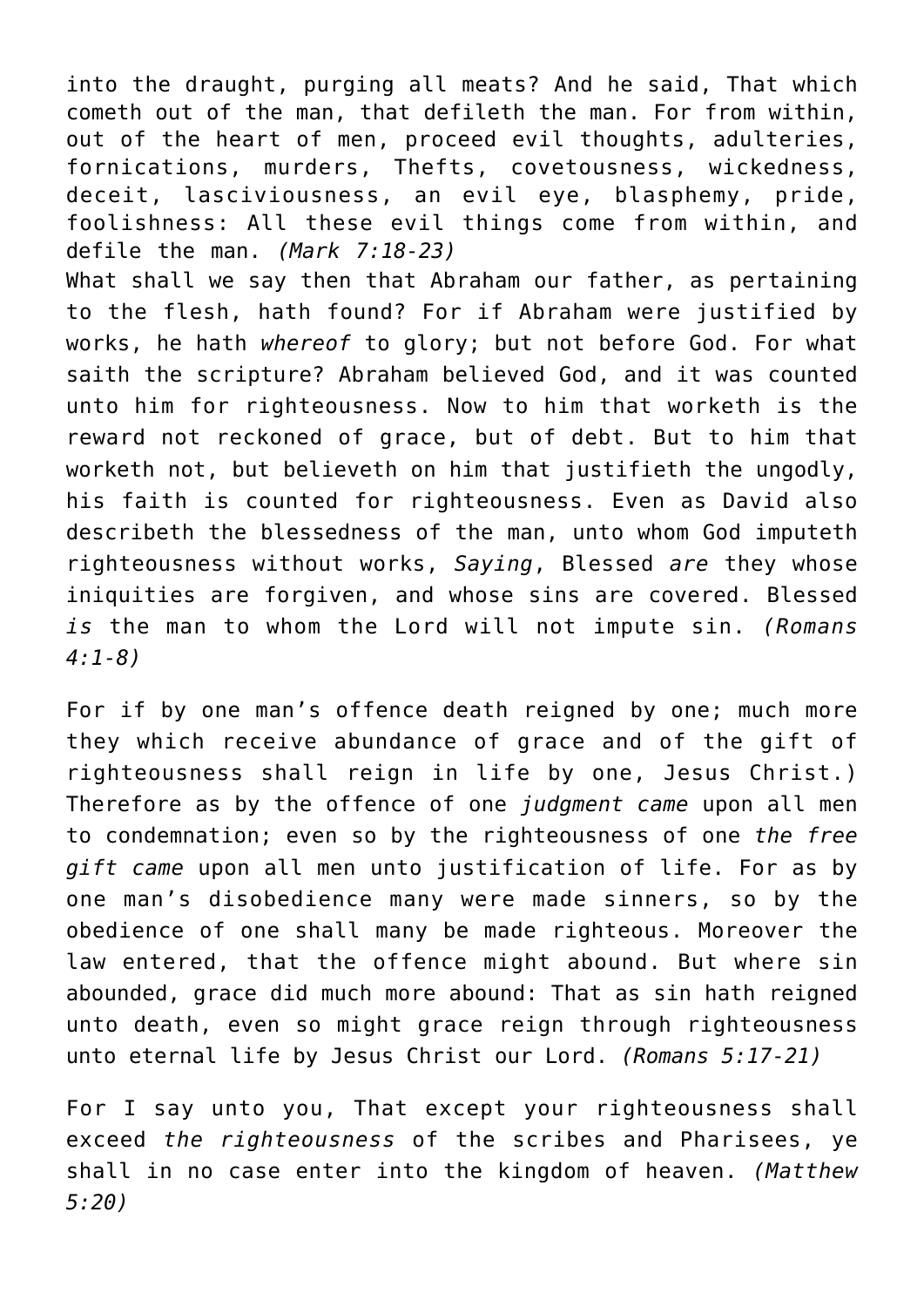And it came to pass, when they were come, that he looked on Eliab, and said, Surely the LORD'S anointed *is* before him. But the LORD said unto Samuel, Look not on his countenance, or on the height of his stature; because I have refused him: for *the LORD seeth* not as man seeth; for man looketh on the outward appearance, but the LORD looketh on the heart. *(I Samuel 16:6-7)*

Enter ye in at the strait gate: for wide is the gate, and broad is the way, that leadeth to destruction, and many there be which go in thereat: Because strait is the gate, and narrow is the way, which leadeth unto life, and few there be that find it. *(Matthew 7:13-14)*

Jesus answered and said unto them, I have done one work, and ye all marvel. Moses therefore gave unto you circumcision; (not because it is of Moses, but of the fathers;) and ye on the sabbath day circumcise a man. If a man on the sabbath day receive circumcision, that the law of Moses should not be broken; are ye angry at me, because I have made a man every whit whole on the sabbath day? Judge not according to the appearance, but judge righteous judgment. *(John 7:21-24)*

*There is* therefore now no condemnation to them which are in Christ Jesus, who walk not after the flesh, but after the Spirit. For the law of the Spirit of life in Christ Jesus hath made me free from the law of sin and death. For what the law could not do, in that it was weak through the flesh, God sending his own Son in the likeness of sinful flesh, and for sin, condemned sin in the flesh: That the righteousness of the law might be fulfilled in us, who walk not after the flesh, but after the Spirit. For they that are after the flesh do mind the things of the flesh; but they that are after the Spirit the things of the Spirit. For to be carnally minded *is* death; but to be spiritually minded *is* life and peace. Because the carnal mind *is* enmity against God: for it is not subject to the law of God, neither indeed can be. So then they that are in the flesh cannot please God. But ye are not in the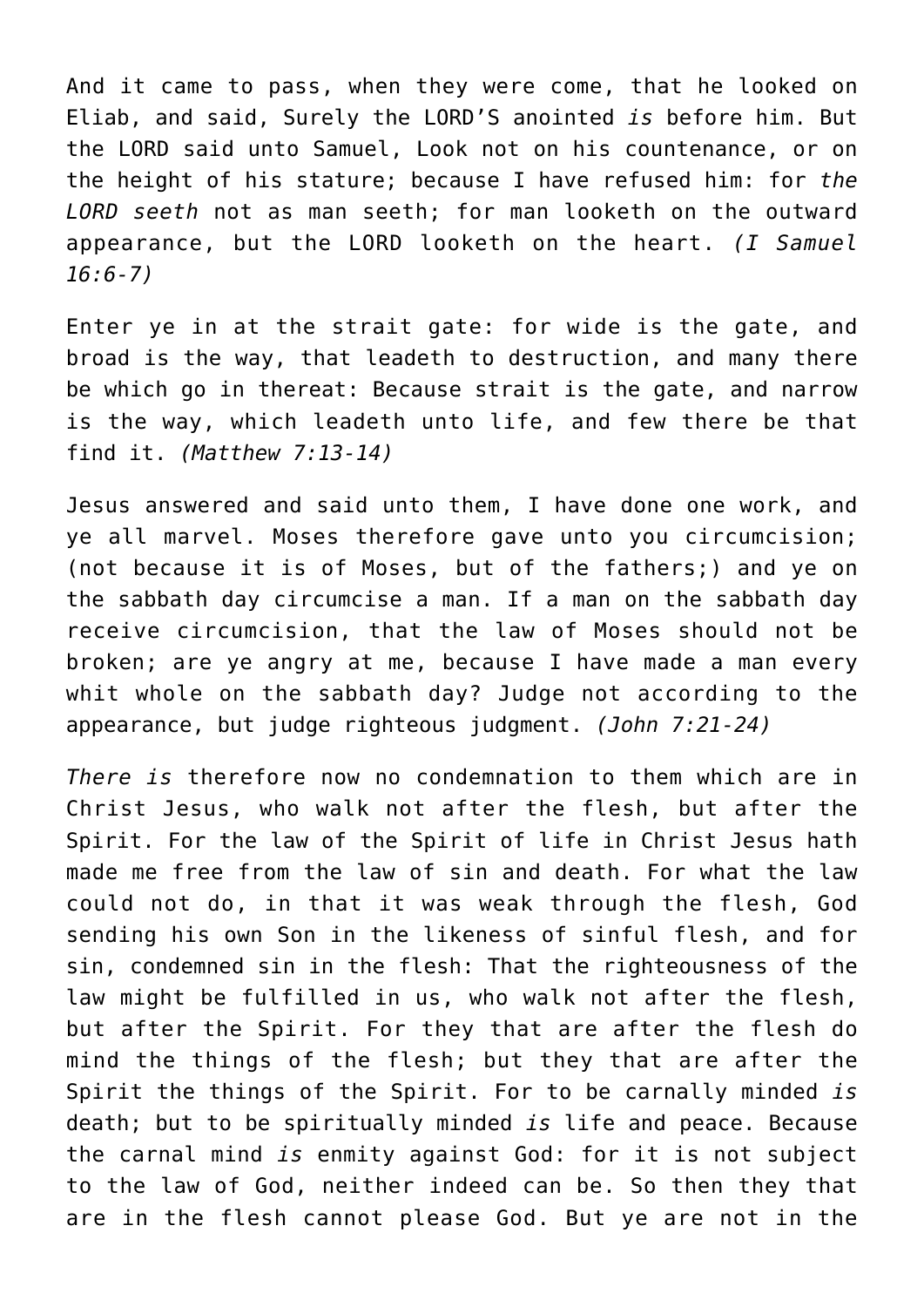flesh, but in the Spirit, if so be that the Spirit of God dwell in you. Now if any man have not the Spirit of Christ, he is none of his. *(Romans 8:1-9)*

Now if we be dead with Christ, we believe that we shall also live with him: Knowing that Christ being raised from the dead dieth no more; death hath no more dominion over him. For in that he died, he died unto sin once: but in that he liveth, he liveth unto God. Likewise reckon ye also yourselves to be dead indeed unto sin, but alive unto God through Jesus Christ our Lord. Let not sin therefore reign in your mortal body, that ye should obey it in the lusts thereof. Neither yield ye your members *as* instruments of unrighteousness unto sin: but yield yourselves unto God, as those that are alive from the dead, and your members *as* instruments of righteousness unto God. For sin shall not have dominion over you: for ye are not under the law, but under grace. *(Romans 6:8-14)*

Know ye not that they which run in a race run all, but one receiveth the prize? So run, that ye may obtain. And every man that striveth for the mastery is temperate in all things. Now they *do it* to obtain a corruptible crown; but we an incorruptible. I therefore so run, not as uncertainly; so fight I, not as one that beateth the air: But I keep under my body, and bring *it* into subjection: lest that by any means, when I have preached to others, I myself should be a castaway. *(I Corinthians 9:24-27)*

What *doth it* profit, my brethren, though a man say he hath faith, and have not works? can faith save him? If a brother or sister be naked, and destitute of daily food, And one of you say unto them, Depart in peace, be *ye* warmed and filled; notwithstanding ye give them not those things which are needful to the body; what *doth it* profit? Even so faith, if it hath not works, is dead, being alone. Yea, a man may say, Thou hast faith, and I have works: shew me thy faith without thy works, and I will shew thee my faith by my works. *(James 2:14-18)*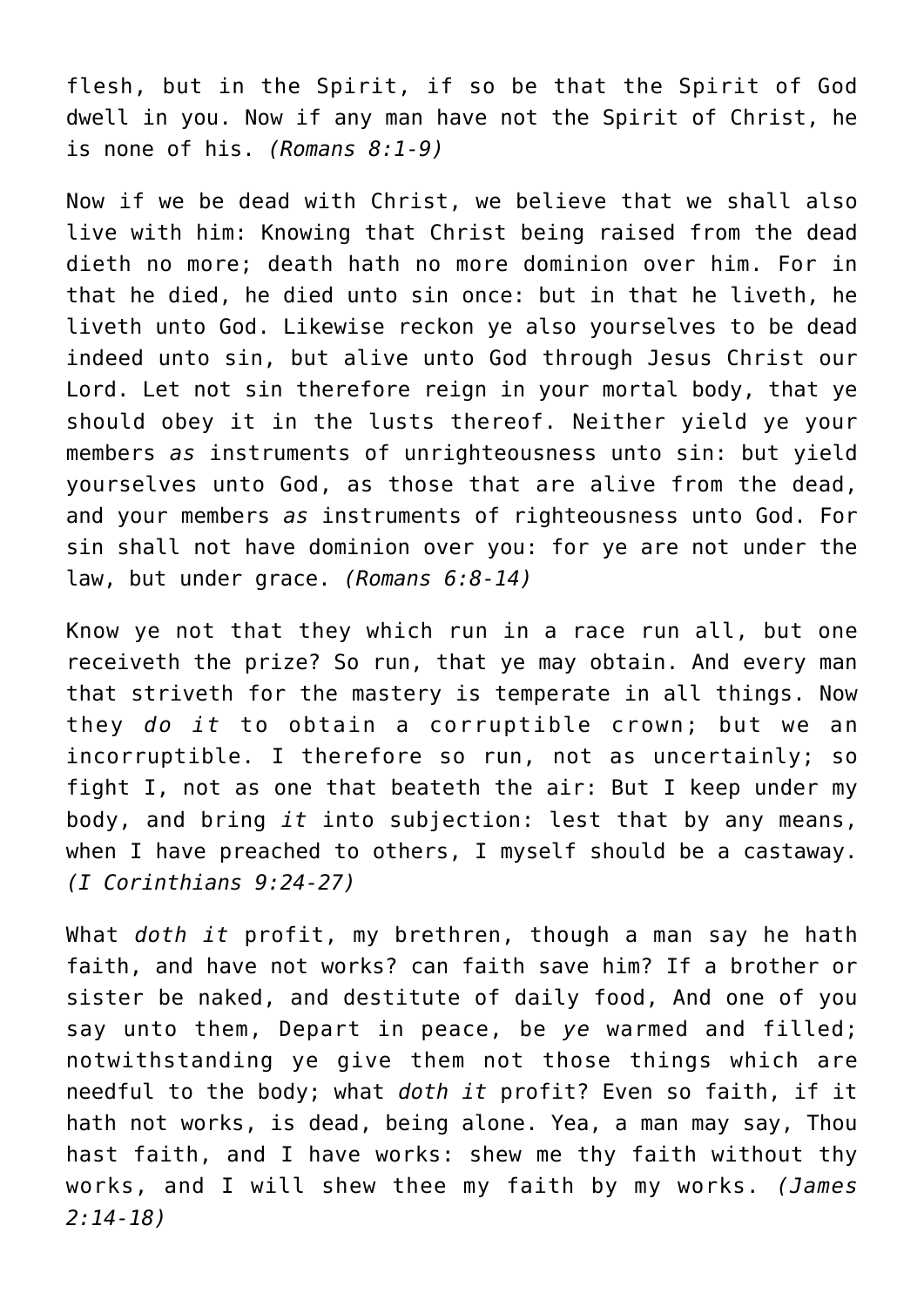For I am not ashamed of the gospel of Christ: for it is the power of God unto salvation to every one that believeth; to the Jew first, and also to the Greek. For therein is the righteousness of God revealed from faith to faith: as it is written, The just shall live by faith. *(Romans 1:16-17)*

For we know that the law is spiritual: but I am carnal, sold under sin. For that which I do I allow not: for what I would, that do I not; but what I hate, that do I. If then I do that which I would not, I consent unto the law that *it is* good. Now then it is no more I that do it, but sin that dwelleth in me. For I know that in me (that is, in my flesh,) dwelleth no good thing: for to will is present with me; but *how* to perform that which is good I find not. For the good that I would I do not: but the evil which I would not, that I do. Now if I do that I would not, it is no more I that do it, but sin that dwelleth in me. I find then a law, that, when I would do good, evil is present with me. For I delight in the law of God after the inward man: But I see another law in my members, warring against the law of my mind, and bringing me into captivity to the law of sin which is in my members. O wretched man that I am! who shall deliver me from the body of this death? I thank God through Jesus Christ our Lord. So then with the mind I myself serve the law of God; but with the flesh the law of sin. *(Romans 7:14-25)*

But fornication, and all uncleanness, or covetousness, let it not be once named among you, as becometh saints; Neither filthiness, nor foolish talking, nor jesting, which are not convenient: but rather giving of thanks. For this ye know, that no whoremonger, nor unclean person, nor covetous man, who is an idolater, hath any inheritance in the kingdom of Christ and of God. Let no man deceive you with vain words: for because of these things cometh the wrath of God upon the children of disobedience. Be not ye therefore partakers with them. *(Ephesians 5:3-7)*

Now the works of the flesh are manifest, which are *these*;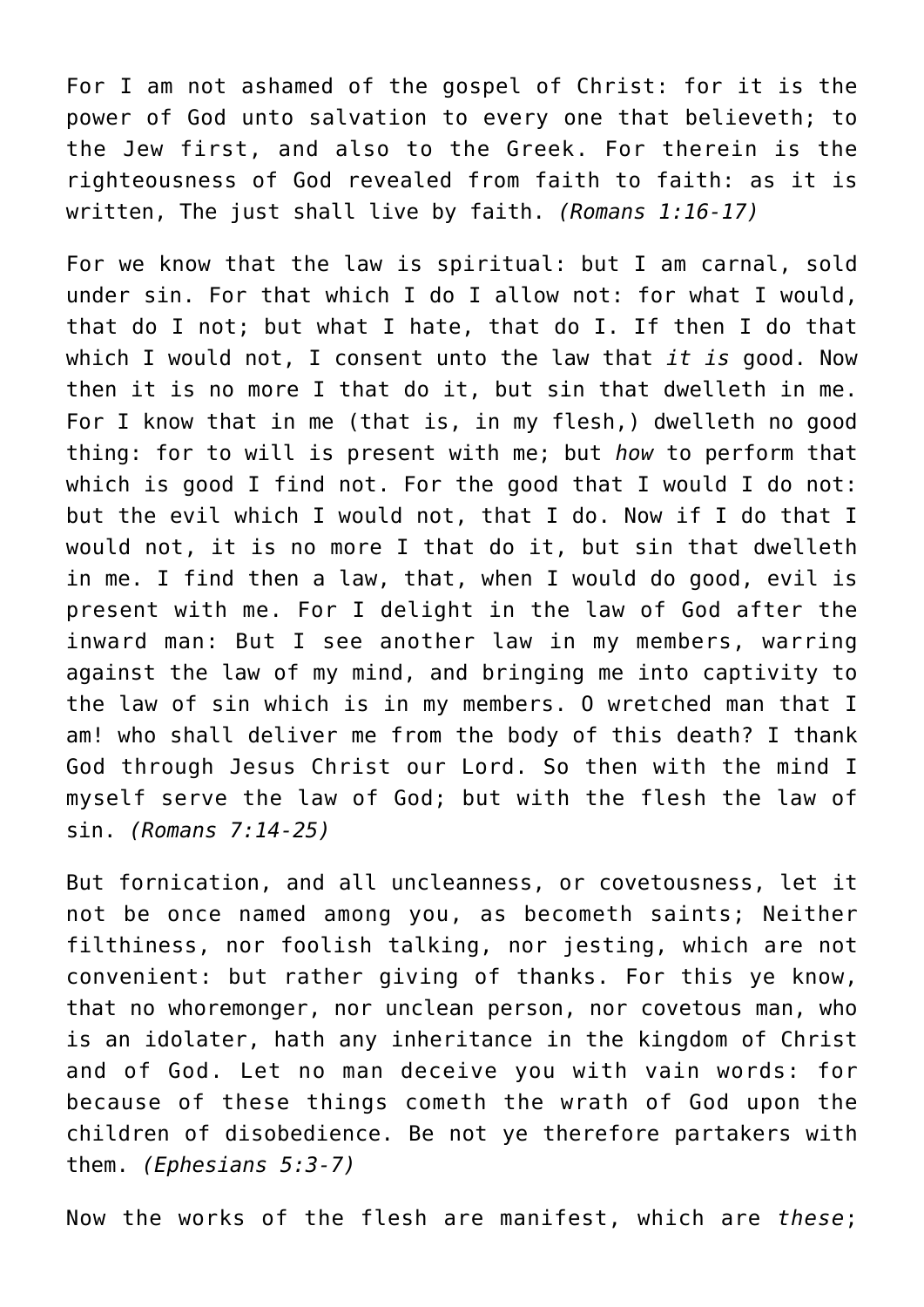Adultery, fornication, uncleanness, lasciviousness, Idolatry, witchcraft, hatred, variance, emulations, wrath, strife, seditions, heresies, Envyings, murders, drunkenness, revellings, and such like: of the which I tell you before, as I have also told *you* in time past, that they which do such things shall not inherit the kingdom of God. But the fruit of the Spirit is love, joy, peace, longsuffering, gentleness, goodness, faith, Meekness, temperance: against such there is no law. And they that are Christ's have crucified the flesh with the affections and lusts. If we live in the Spirit, let us also walk in the Spirit. *(Galatians 5:19-25)*

And beside this, giving all diligence, add to your faith virtue; and to virtue knowledge; And to knowledge temperance; and to temperance patience; and to patience godliness; And to godliness brotherly kindness; and to brotherly kindness charity. For if these things be in you, and abound, they make *you that ye shall* neither *be* barren nor unfruitful in the knowledge of our Lord Jesus Christ. But he that lacketh these things is blind, and cannot see afar off, and hath forgotten that he was purged from his old sins. *(II Peter 1:5-9)*

Ye have not yet resisted unto blood, striving against sin. And ye have forgotten the exhortation which speaketh unto you as unto children, My son, despise not thou the chastening of the Lord, nor faint when thou art rebuked of him: For whom the Lord loveth he chasteneth, and scourgeth every son whom he receiveth. If ye endure chastening, God dealeth with you as with sons; for what son is he whom the father chasteneth not? But if ye be without chastisement, whereof all are partakers, then are ye bastards, and not sons. Furthermore we have had fathers of our flesh which corrected *us*, and we gave *them* reverence: shall we not much rather be in subjection unto the Father of spirits, and live? *(Hebrews 12:4-9)*

For if God spared not the angels that sinned, but cast *them* down to hell, and delivered *them* into chains of darkness, to be reserved unto judgment; And spared not the old world, but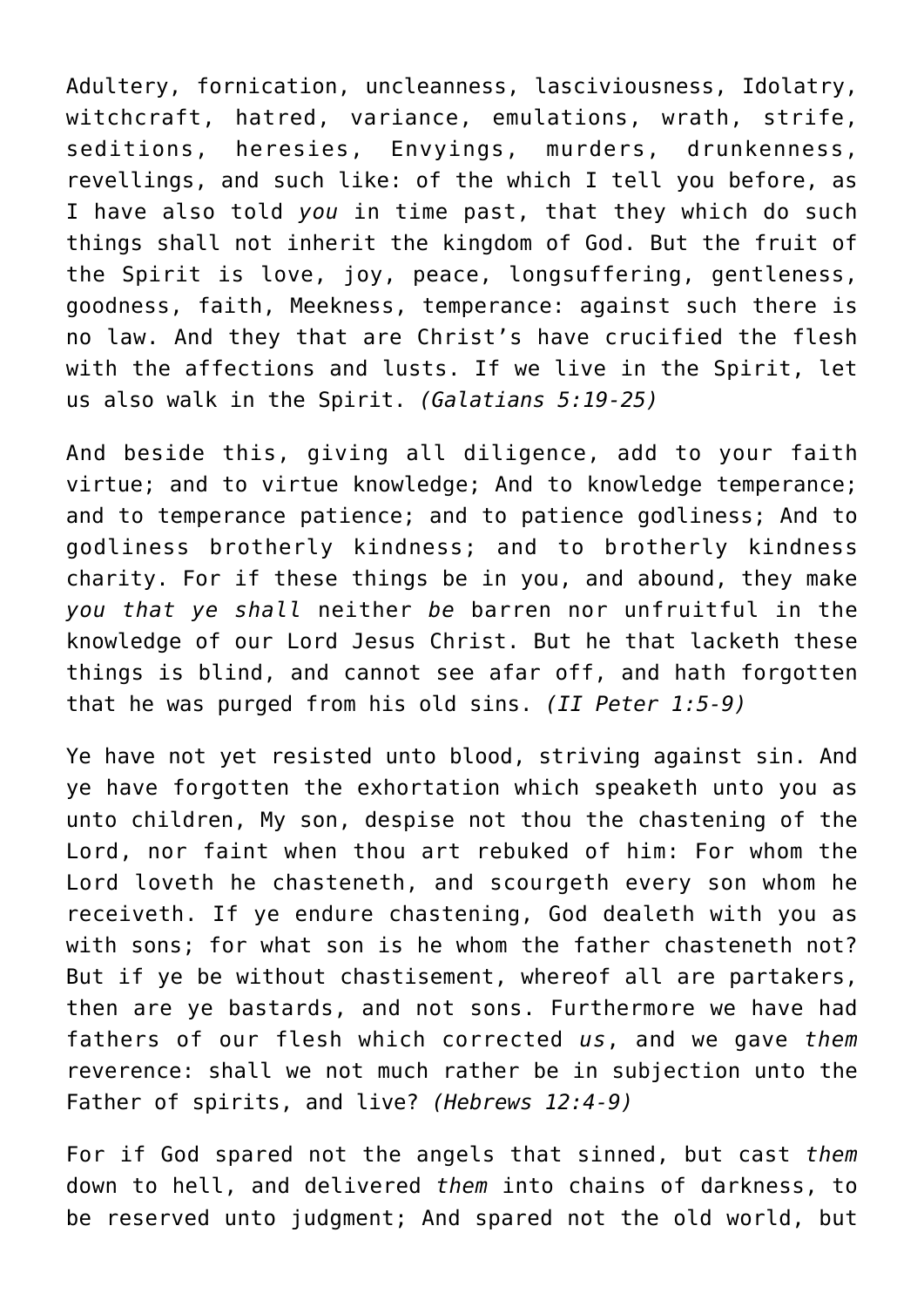saved Noah the eighth *person*, a preacher of righteousness, bringing in the flood upon the world of the ungodly; And turning the cities of Sodom and Gomorrha into ashes condemned *them* with an overthrow, making *them* an ensample unto those that after should live ungodly; And delivered just Lot, vexed with the filthy conversation of the wicked: (For that righteous man dwelling among them, in seeing and hearing, vexed *his* righteous soul from day to day with *their* unlawful deeds;) The Lord knoweth how to deliver the godly out of temptations, and to reserve the unjust unto the day of judgment to be punished: But chiefly them that walk after the flesh in the lust of uncleanness, and despise government. Presumptuous *are they*, selfwilled, they are not afraid to speak evil of dignities. *(II Peter 2:4-10)*

The wicked in *his* pride doth persecute the poor: let them be taken in the devices that they have imagined. For the wicked boasteth of his heart's desire, and blesseth the covetous, *whom* the LORD abhorreth. The wicked, through the pride of his countenance, will not seek *after God*: God *is* not in all his thoughts. His ways are always grievous; thy judgments *are* far above out of his sight: *as for* all his enemies, he puffeth at them. He hath said in his heart, I shall not be moved: for *I shall* never *be* in adversity. His mouth is full of cursing and deceit and fraud: under his tongue *is* mischief and vanity. He sitteth in the lurking places of the villages: in the secret places doth he murder the innocent: his eyes are privily set against the poor. He lieth in wait secretly as a lion in his den: he lieth in wait to catch the poor: he doth catch the poor, when he draweth him into his net. He croucheth, *and* humbleth himself, that the poor may fall by his strong ones. He hath said in his heart, God hath forgotten: he hideth his face; he will never see *it*. *(Psalm 10:2-11)*

The transgression of the wicked saith within my heart, *that there is* no fear of God before his eyes. For he flattereth himself in his own eyes, until his iniquity be found to be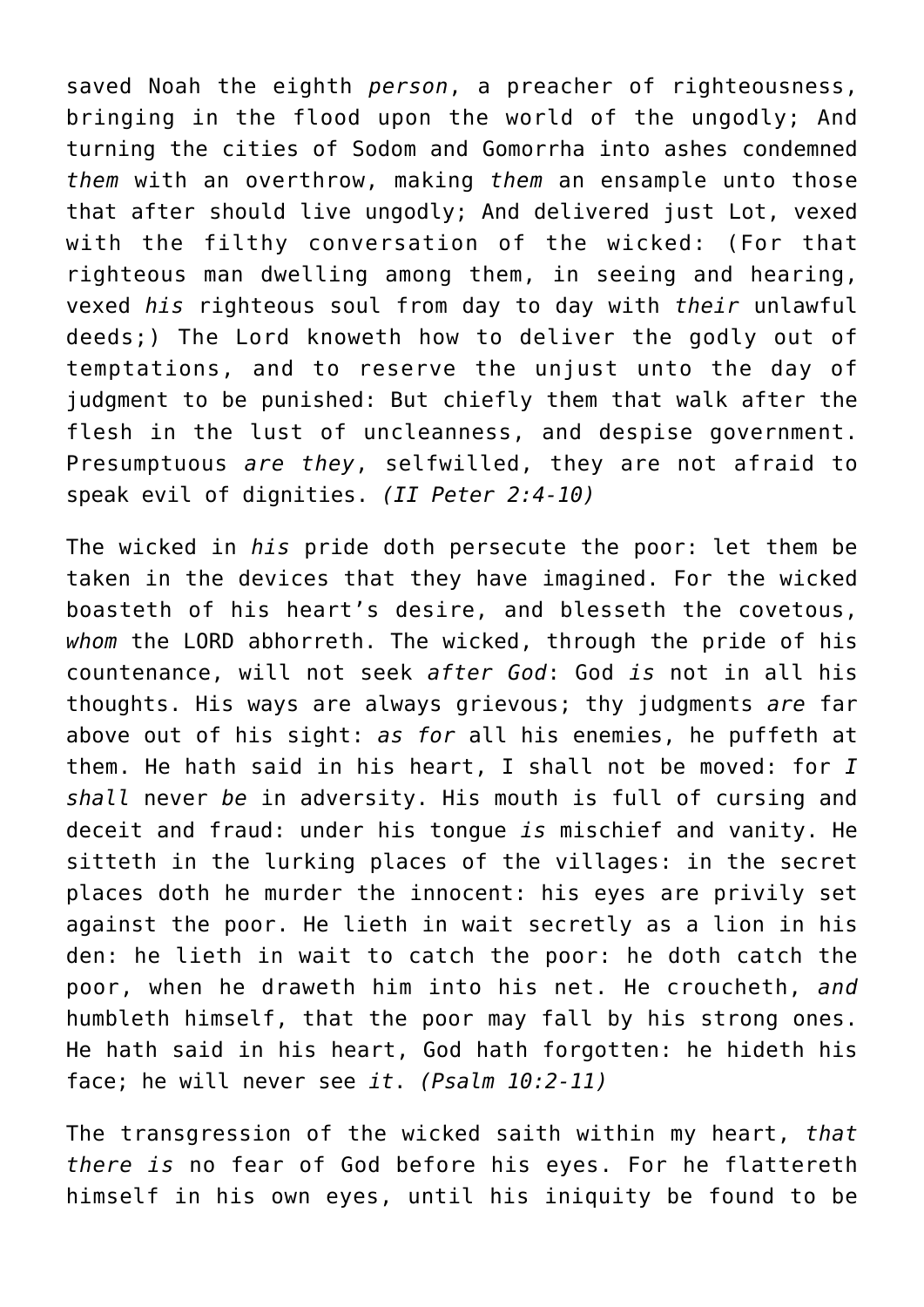hateful. The words of his mouth *are* iniquity and deceit: he hath left off to be wise, *and* to do good. He deviseth mischief upon his bed; he setteth himself in a way *that is* not good; he abhorreth not evil. *(Psalm 36:1-4)*

My son, attend unto my wisdom, *and* bow thine ear to my understanding: That thou mayest regard discretion, and *that* thy lips may keep knowledge. For the lips of a strange woman drop *as* an honeycomb, and her mouth *is* smoother than oil: But her end is bitter as wormwood, sharp as a twoedged sword. Her feet go down to death; her steps take hold on hell. Lest thou shouldest ponder the path of life, her ways are moveable, *that* thou canst not know *them*. *(Proverbs 5:1-6)*

For the mystery of iniquity doth already work: only he who now letteth *will let*, until he be taken out of the way. And then shall that Wicked be revealed, whom the Lord shall consume with the spirit of his mouth, and shall destroy with the brightness of his coming: *Even him*, whose coming is after the working of Satan with all power and signs and lying wonders, And with all deceivableness of unrighteousness in them that perish; because they received not the love of the truth, that they might be saved. And for this cause God shall send them strong delusion, that they should believe a lie: That they all might be damned who believed not the truth, but had pleasure in unrighteousness. *(II Thessalonians 2:7-12)*

And thinkest thou this, O man, that judgest them which do such things, and doest the same, that thou shalt escape the judgment of God? Or despisest thou the riches of his goodness and forbearance and longsuffering; not knowing that the goodness of God leadeth thee to repentance? But after thy hardness and impenitent heart treasurest up unto thyself wrath against the day of wrath and revelation of the righteous judgment of God; Who will render to every man according to his deeds: To them who by patient continuance in well doing seek for glory and honour and immortality, eternal life: But unto them that are contentious, and do not obey the truth, but obey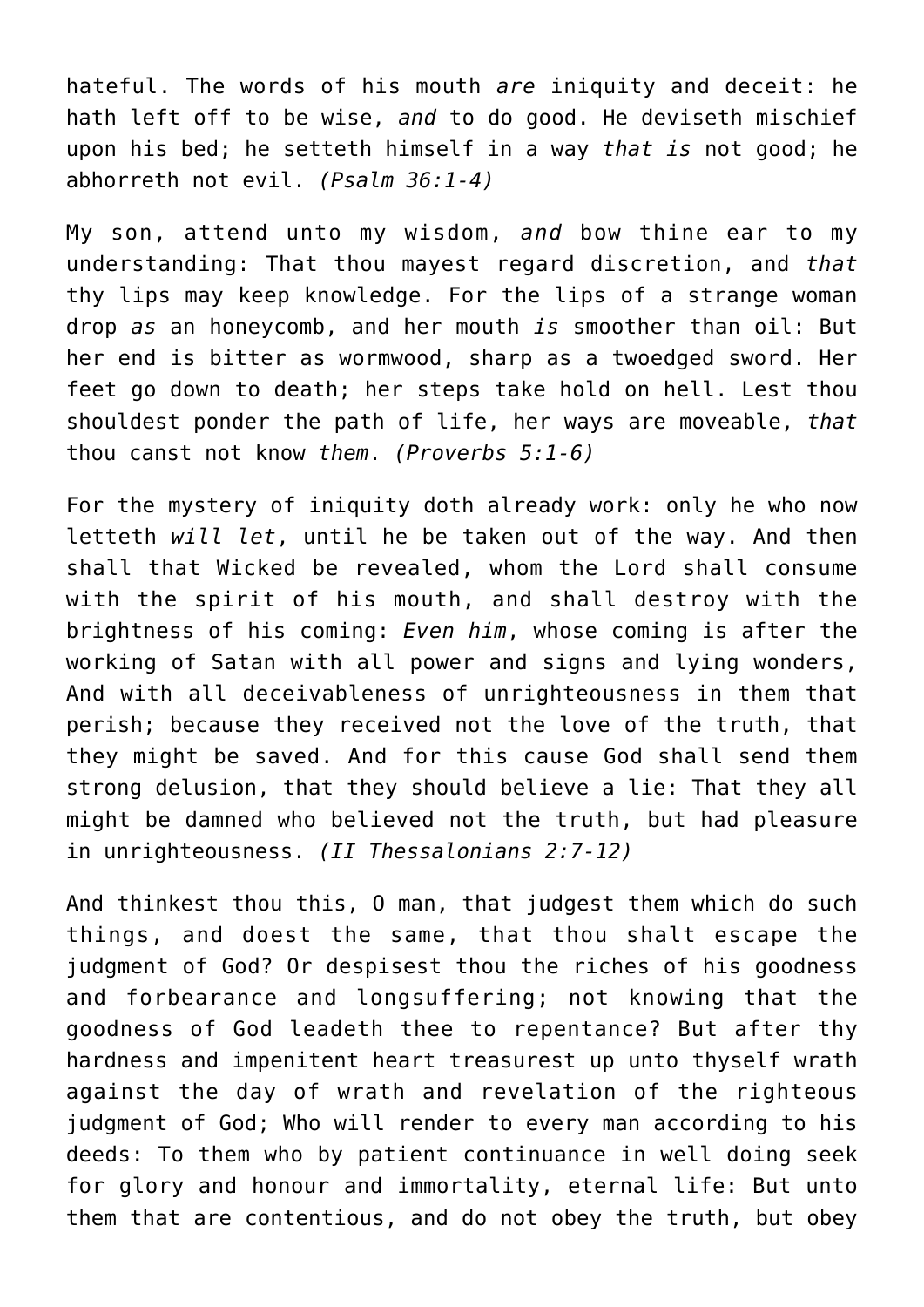unrighteousness, indignation and wrath, Tribulation and anguish, upon every soul of man that doeth evil, of the Jew first, and also of the Gentile; But glory, honour, and peace, to every man that worketh good, to the Jew first, and also to the Gentile: For there is no respect of persons with God. *(Romans 2:3-11)*

For the wrath of God is revealed from heaven against all ungodliness and unrighteousness of men, who hold the truth in unrighteousness; Because that which may be known of God is manifest in them; for God hath shewed *it* unto them. For the invisible things of him from the creation of the world are clearly seen, being understood by the things that are made, *even* his eternal power and Godhead; so that they are without excuse: Because that, when they knew God, they glorified *him* not as God, neither were thankful; but became vain in their imaginations, and their foolish heart was darkened. Professing themselves to be wise, they became fools, And changed the glory of the uncorruptible God into an image made like to corruptible man, and to birds, and fourfooted beasts, and creeping things. Wherefore God also gave them up to uncleanness through the lusts of their own hearts, to dishonour their own bodies between themselves: Who changed the truth of God into a lie, and worshipped and served the creature more than the Creator, who is blessed for ever. Amen. For this cause God gave them up unto vile affections: for even their women did change the natural use into that which is against nature: And likewise also the men, leaving the natural use of the woman, burned in their lust one toward another; men with men working that which is unseemly, and receiving in themselves that recompence of their error which was meet. And even as they did not like to retain God in *their* knowledge, God gave them over to a reprobate mind, to do those things which are not convenient; Being filled with all unrighteousness, fornication, wickedness, covetousness, maliciousness; full of envy, murder, debate, deceit, malignity; whisperers, Backbiters, haters of God, despiteful,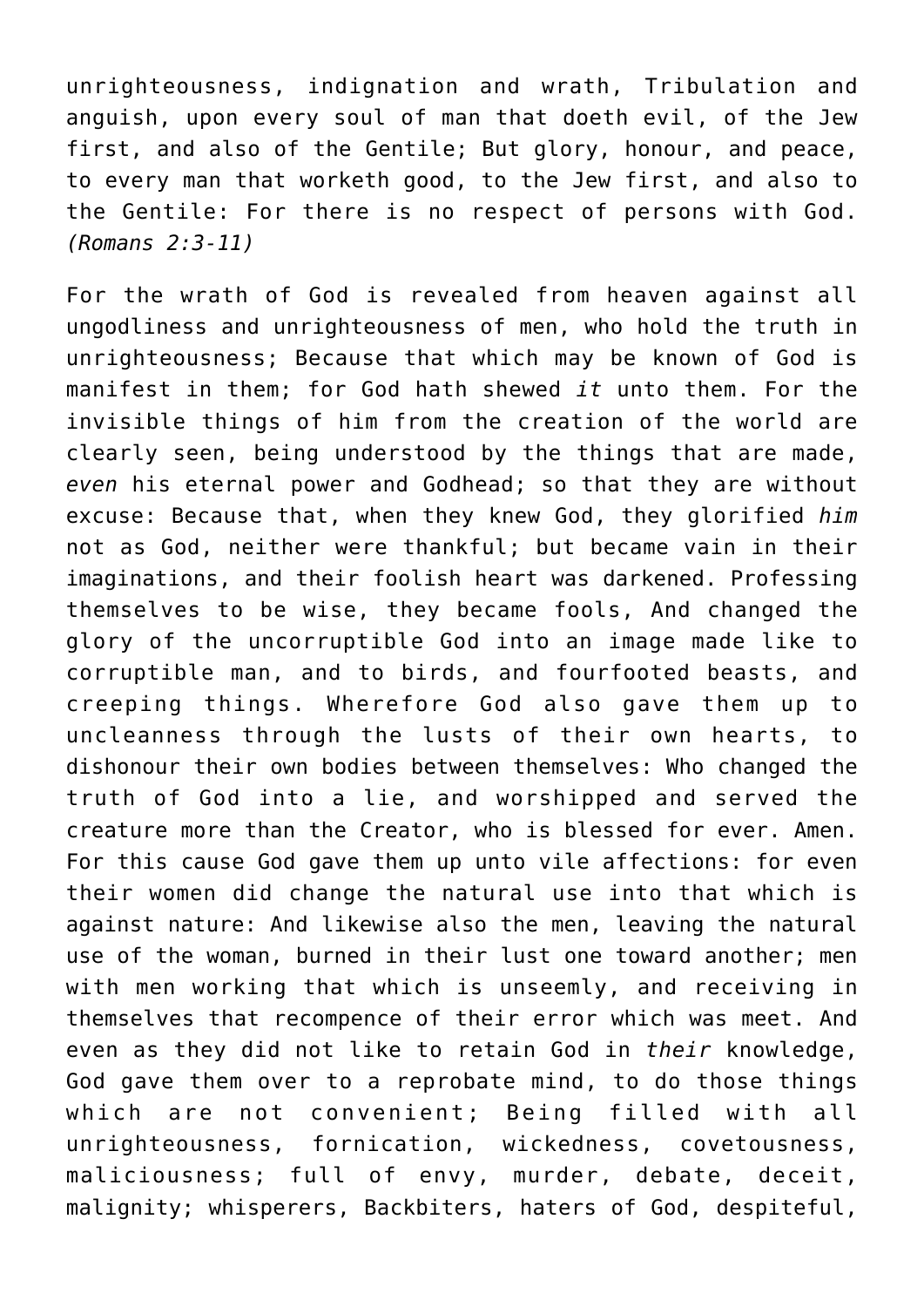proud, boasters, inventors of evil things, disobedient to parents, Without understanding, covenantbreakers, without natural affection, implacable, unmerciful: Who knowing the judgment of God, that they which commit such things are worthy of death, not only do the same, but have pleasure in them that do them. *(Romans 1:18-32)*

Woe unto you, scribes and Pharisees, hypocrites! for ye make clean the outside of the cup and of the platter, but within they are full of extortion and excess. *Thou* blind Pharisee, cleanse first that *which is* within the cup and platter, that the outside of them may be clean also. Woe unto you, scribes and Pharisees, hypocrites! for ye are like unto whited sepulchres, which indeed appear beautiful outward, but are within full of dead *men's* bones, and of all uncleanness. Even so ye also outwardly appear righteous unto men, but within ye are full of hypocrisy and iniquity. *(Matthew 23:25-28)*

But what I do, that I will do, that I may cut off occasion from them which desire occasion; that wherein they glory, they may be found even as we. For such *are* false apostles, deceitful workers, transforming themselves into the apostles of Christ. And no marvel; for Satan himself is transformed into an angel of light. Therefore *it is* no great thing if his ministers also be transformed as the ministers of righteousness; whose end shall be according to their works. *(II Corinthians 11:12-15)*

The heart *is* deceitful above all *things*, and desperately wicked: who can know it? I the LORD search the heart, *I* try the reins, even to give every man according to his ways, *and* according to the fruit of his doings. *(Jeremiah 17:9-10)*

Brethren, my heart's desire and prayer to God for Israel is, that they might be saved. For I bear them record that they have a zeal of God, but not according to knowledge. For they being ignorant of God's righteousness, and going about to establish their own righteousness, have not submitted